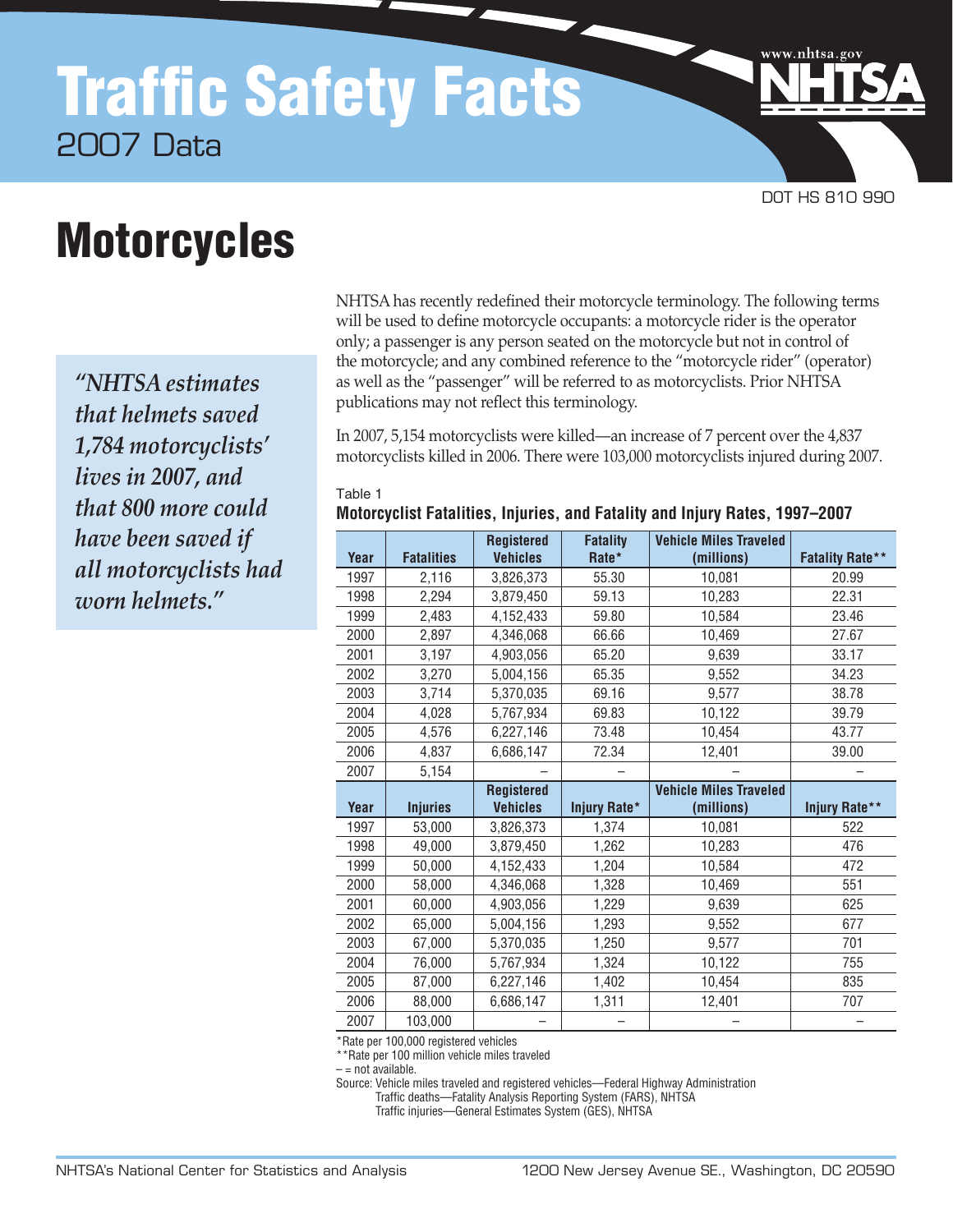### Table 2 **Motorcycle Rider Fatalities by State, Helmet Use, and BAC, 2007**

|                  | <b>Total Motorcycle</b><br><b>Riders Killed</b> | <b>Helmeted</b> | <b>Not Helmeted</b> | <b>Impaired Motorcycle Riders</b><br>Killed (BAC=.08+) | <b>BAC=.01+</b> |
|------------------|-------------------------------------------------|-----------------|---------------------|--------------------------------------------------------|-----------------|
| <b>State</b>     | <b>Number</b>                                   | <b>Percent</b>  | <b>Percent</b>      | <b>Percent</b>                                         | <b>Percent</b>  |
| Alabama          | 80                                              | 91%             | 9%                  | 19%                                                    | 25%             |
| Alaska           | 6                                               | 100%            | $0\%$               | 30%                                                    | 35%             |
| Arizona          | 127                                             | 44%             | 56%                 | 22%                                                    | 30%             |
| Arkansas         | 76                                              | 38%             | 62%                 | 23%                                                    | 36%             |
| California       | 495                                             | 86%             | 14%                 | 24%                                                    | 30%             |
| Colorado         | 84                                              | 38%             | 62%                 | 30%                                                    | 37%             |
| Connecticut      | 36                                              | 36%             | 64%                 | 23%                                                    | 35%             |
| Delaware         | $\overline{15}$                                 | 36%             | 64%                 | 21%                                                    | 38%             |
| Dist of Columbia | $\overline{2}$                                  | 50%             | $50\%$              | 50%                                                    | 100%            |
| Florida          | 530                                             | 52%             | 48%                 | 25%                                                    | 32%             |
| Georgia          | 156                                             | 88%             | 12%                 | 18%                                                    | 25%             |
| Hawaii           | $\overline{25}$                                 | 24%             | 76%                 | 29%                                                    | 45%             |
| Idaho            | 26                                              | 35%             | 65%                 | 24%                                                    | 30%             |
| Illinois         | 142                                             | 19%             | 81%                 | 38%                                                    | 46%             |
| Indiana          | 113                                             | 20%             | 80%                 | 33%                                                    | 39%             |
| lowa             | 54                                              | 9%              | 91%                 | 28%                                                    | 32%             |
| Kansas           | 41                                              | 28%             | 73%                 | 21%                                                    | 30%             |
| Kentucky         | 105                                             | 37%             | 63%                 | 25%                                                    | 28%             |
| Louisiana        | 78                                              | 76%             | 24%                 | 31%                                                    | 40%             |
| Maine            | 18                                              | 33%             | 67%                 | 25%                                                    | 26%             |
| Maryland         | 88                                              | 90%             | 10%                 | 23%                                                    | 30%             |
| Massachusetts    | 59                                              | 95%             | 5%                  | 34%                                                    | 46%             |
| Michigan         | 120                                             | 90%             | 10%                 | 22%                                                    | 28%             |
| Minnesota        | 58                                              | 21%             | 79%                 | 26%                                                    | 34%             |
| Mississippi      | 47                                              | 64%             | 36%                 | 29%                                                    | 35%             |
| Missouri         | 84                                              | 79%             | 21%                 | 31%                                                    | 38%             |
| Montana          | 33                                              | 47%             | 53%                 | 27%                                                    | 30%             |
| Nebraska         | 13                                              | 69%             | 31%                 | 46%                                                    | 62%             |
| Nevada           | 48                                              | 88%             | 13%                 | 26%                                                    | 39%             |
| New Hampshire    | 23                                              | 43%             | 57%                 | 13%                                                    | 27%             |
| New Jersey       | 79                                              | 83%             | 17%                 | 28%                                                    | 36%             |
| New Mexico       | 49                                              | 18%             | 82%                 | 41%                                                    | 49%             |
| New York         | 158                                             | 85%             | 15%                 | 26%                                                    | 36%             |
| North Carolina   | 195                                             | 93%             | 7%                  | 26%                                                    | 33%             |
| North Dakota     | 6                                               | 17%             | 83%                 | 20%                                                    | 40%             |
| Ohio             | 178                                             | 35%             | 65%                 | 29%                                                    | 36%             |
| Oklahoma         | 67                                              | 30%             | 70%                 | 29%                                                    | 31%             |
| Oregon           | $\overline{47}$                                 | 93%             | 7%                  | 28%                                                    | 39%             |
| Pennsylvania     | 210                                             | 46%             | 54%                 | 34%                                                    | 43%             |
| Rhode Island     | 13                                              | 25%             | 75%                 | 58%                                                    | 72%             |
| South Carolina   | 119                                             | 26%             | 74%                 | 40%                                                    | 47%             |
| South Dakota     | $\overline{24}$                                 | 21%             | 79%                 | 18%                                                    | 31%             |
| Tennessee        | 144                                             | 87%             | 13%                 | 27%                                                    | 34%             |
| Texas            | 375                                             | 40%             | 60%                 | 39%                                                    | 46%             |
| Utah             | 29                                              | 50%             | 50%                 | 10%                                                    | 14%             |
| Vermont          | $\overline{7}$                                  | 71%             | 29%                 | 14%                                                    | 29%             |
| Virginia         | 126                                             | 91%             | 9%                  | 29%                                                    | 39%             |
| Washington       | 65                                              | 85%             | 15%                 | 35%                                                    | 45%             |
| West Virginia    | $\overline{38}$                                 | 83%             | 17%                 | 24%                                                    | 33%             |
| Wisconsin        | 104                                             | 23%             | 77%                 | 35%                                                    | 47%             |
| Wyoming          | 18                                              | 44%             | 56%                 | 28%                                                    | 32%             |
| National         | 4,833                                           | 59%             | 41%                 | 28%                                                    | 36%             |
| Puerto Rico      | 83                                              | $33\%$          | 67%                 | 32%                                                    | 43%             |
|                  |                                                 |                 |                     |                                                        |                 |

Note: Percent Helmeted based on fatalities with known helmet use.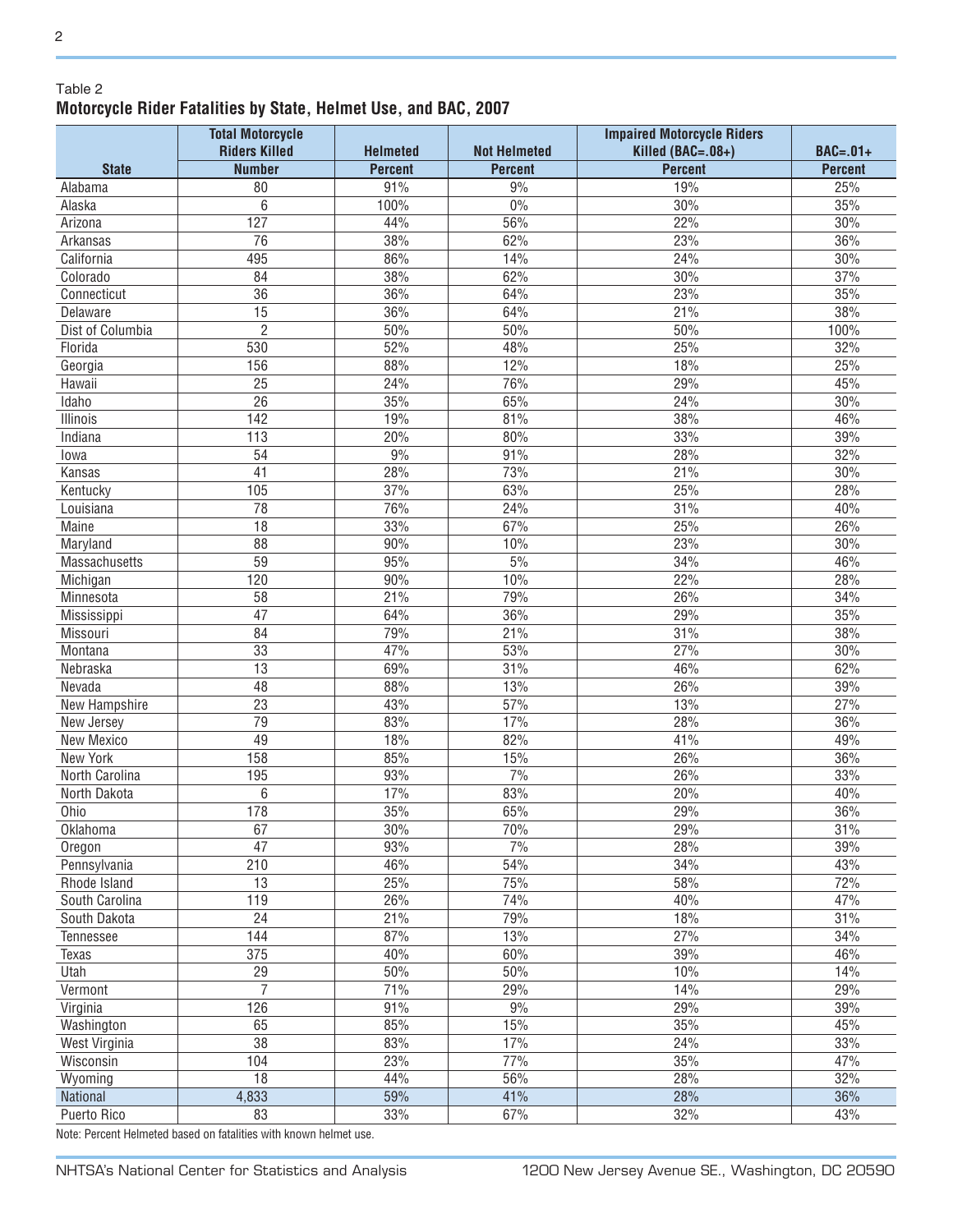An estimated 142,000 motorcyclists have died in traffic crashes since the enactment of the Highway Safety and National Traffic and Motor Vehicle Safety Act of 1966.

Motorcycles made up nearly 3 percent of all registered vehicles in the United States in 2006 and accounted for only 0.4 percent of all vehicle miles traveled.

Per vehicle mile traveled in 2006, motorcyclists were about 35 times more likely than passenger car occupants to die in a motor vehicle traffic crash and 8 times more likely to be injured.

| <b>Fatality Rate</b>                   |                                                  | <b>Motorcycles</b> | <b>Passenger Cars</b> | <b>Light Trucks</b> |
|----------------------------------------|--------------------------------------------------|--------------------|-----------------------|---------------------|
| 1996                                   | Per 100,000<br><b>Registered Vehicles</b>        | 55.82              | 18.06                 | 15.18               |
|                                        | Per 100 Million<br>Vehicle Miles Traveled        | 21.78              | 1.50                  | 1.26                |
| 2006                                   | Per 100,000<br><b>Registered Vehicles</b>        | 72.34              | 13.10                 | 12.99               |
|                                        | Per 100 Million<br><b>Vehicle Miles Traveled</b> | 39.00              | 1.11                  | 1.10                |
| <b>Percent</b><br>Change,<br>1996-2006 | Per 100,000<br><b>Registered Vehicles</b>        | 29.61              | $-27.48$              | $-14.41$            |
|                                        | Per 100 Million<br>Vehicle Miles Traveled        | 79.05              | $-26.00$              | $-12.66$            |

## Table 3 **Occupant Fatality Rates by Vehicle Type, 1996 and 2006**

Note: 2007 registered vehicle and vehicle miles traveled data not available.

Per registered vehicle, the fatality rate for motorcyclists in 2006 was 5.5 times the fatality rate for passenger car occupants. The injury rate for motorcyclists was 1.2 times the injury rate for passenger car occupants.

In 2007, motorcyclists accounted for 13 percent of total traffic fatalities, 14 percent of all occupant fatalities, and 4 percent of all occupants injured.

## **Motorcycle Involvement in Crashes**

In 2007, 2,641 (50%) of all motorcycles involved in fatal crashes collided with another type of motor vehicle in transport. In two-vehicle crashes, 78 percent of the motorcycles involved were struck in the front. Only 5 percent were struck in the rear.

Motorcycles are more likely to be involved in a fatal collision with a fixed object than are other vehicles. In 2007, 25 percent of the motorcycles involved in fatal crashes collided with fixed objects, compared to 18 percent for passenger cars, 13 percent for light trucks, and 3 percent for large trucks.

In 2007, there were 2,332 two-vehicle fatal crashes involving a motorcycle and another type of vehicle. In 40 percent (939) of these crashes the other vehicle was turning left while the motorcycle was going straight, passing, or overtaking the vehicle. Both vehicles were going straight in 632 crashes (27%).

*"Per vehicle mile traveled, motorcyclists are about 35 times more likely than passenger car occupants to die in a traffic crash."*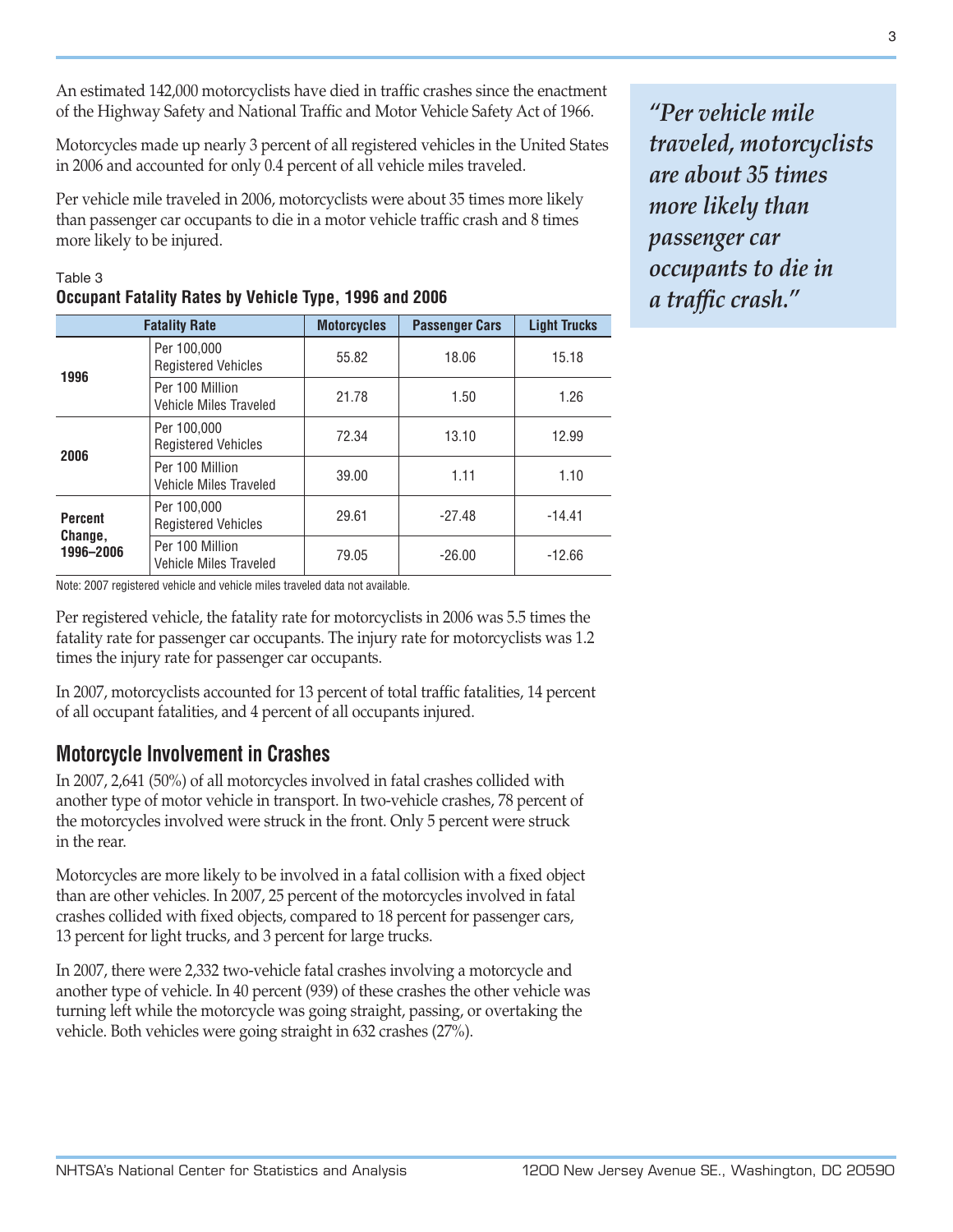*"One out of four motorcycle riders in fatal crashes in 2007 were riding their vehicles with an invalid license."*

NHTSA considers a crash to be speeding-related if the driver was charged with a speeding-related offense or if an officer indicated that racing, driving too fast for conditions, or exceeding the posted speed limit was a contributing factor in the crash.

In 2007, 36 percent of all motorcycle riders involved in fatal crashes were speeding, compared to 24 percent for passenger car drivers, 19 percent for light-truck drivers, and 8 percent for large-truck drivers.

#### Table 4 **Motorcyclist Fatalities by Age Group, 1997 and 2007**

|      | <b>Age Group</b> |           |       |         |              |
|------|------------------|-----------|-------|---------|--------------|
| Year | $30$             | $30 - 39$ | $40+$ | Unknown | <b>Total</b> |
| 1997 | 860              | 556       | 699   |         | 2.116        |
| 2007 | .573             | ,039      | 2,537 | ∽<br>ч  | 5,154        |

Table 5

#### **Motorcyclist Fatalities by Engine Size (cc), 1997 and 2007**

| Year | <b>Up to 500</b> | $501 - 1.000$ | $1.001 - 1.500$ | Other/Unknown | <b>Total</b> |
|------|------------------|---------------|-----------------|---------------|--------------|
| 1997 | 194              | 957           | 729             | 236           | 2.116        |
| 2007 | 232              | 2,266         | .826            | 830           | 5.154        |

# **Licensing**

One out of four motorcycle riders (26%) involved in fatal crashes in 2007 were riding their vehicles with invalid licenses at the time of the collision, while only 13 percent of drivers of passenger vehicles in fatal crashes did not have valid licenses.

Motorcycle riders involved in fatal traffic crashes were 1.3 times more likely than passenger vehicle drivers to have a previous license suspension or revocation (18% and 14%, respectively).

In 2007, 3.7 percent of the motorcycle riders involved in fatal crashes had at least one previous conviction for driving while intoxicated on their driver records, compared to 2.9 percent of passenger vehicle drivers.

#### Figure 1

### **Previous Driving Records of Drivers Involved in Fatal Traffic Crashes, by Type of Vehicle, 2007**

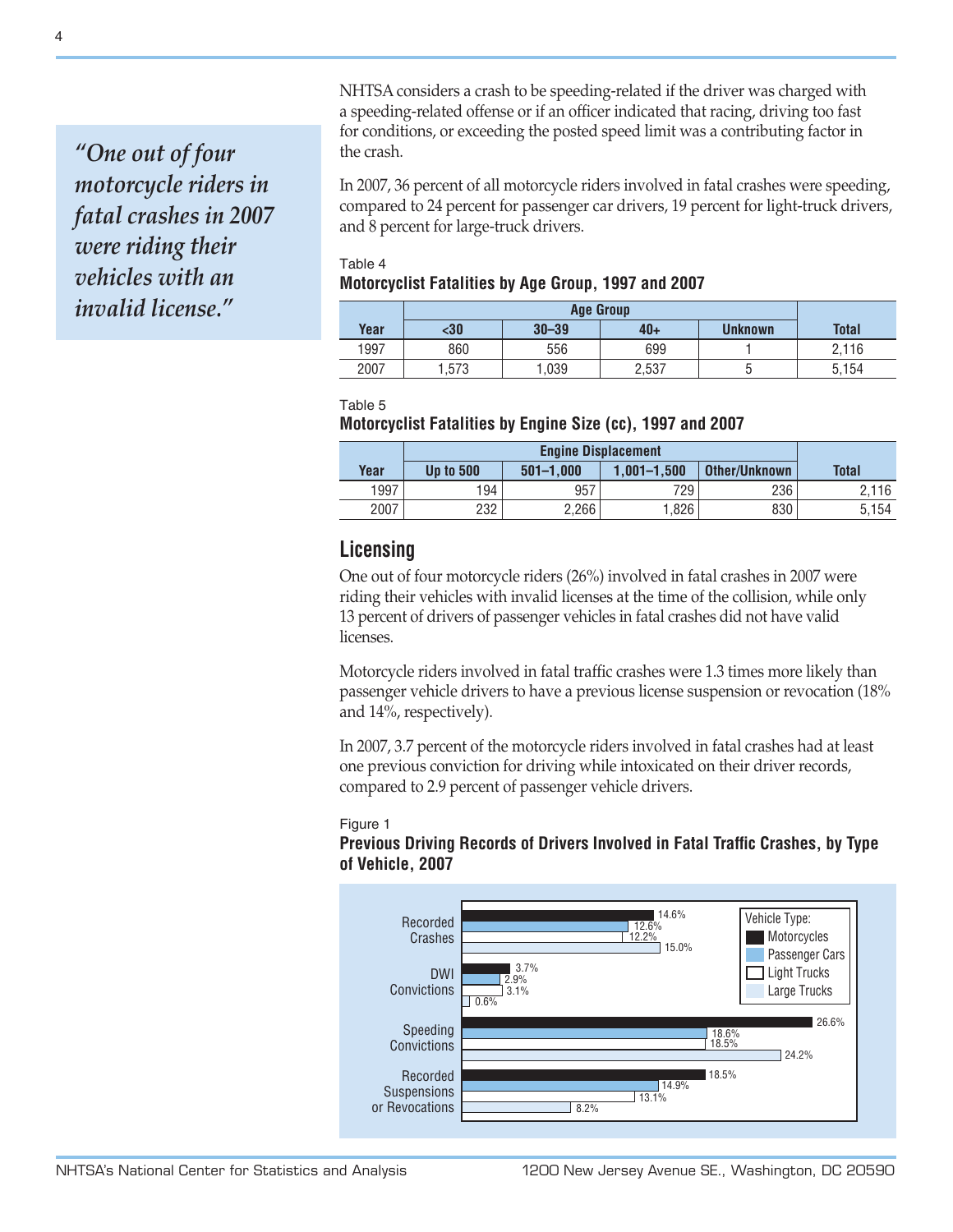# **Alcohol**

In fatal crashes in 2007 a higher percentage of motorcycle riders had blood alcohol concentration (BAC) of .08 grams per deciliter  $(g/dL)$  or higher than any other type of motor vehicle driver. The percentages for vehicle riders involved in fatal crashes were 27 percent for motorcycles, 23 percent for passenger cars, 23 percent for light trucks, and 1 percent for large trucks.

In 2007, 28 percent of all fatally injured motorcycle riders had BAC levels of .08 g/dL or higher. An additional 8 percent had lower alcohol levels (BAC .01 to .07 g/ dL).

The percentage with BAC .08  $g/dL$  or above was highest for fatally injured motorcycle riders among two age groups, 45–49 (41%) and 40–44 (37%) followed by ages 35–39 (35%).

Forty-one percent of the 2,182 motorcycle riders who died in single-vehicle crashes in 2007 had BAC levels of .08 g/dL or higher. Sixty-five percent of those killed in single-vehicle crashes on weekend nights had BACs of .08 g/dL or higher.





*"Forty-one percent of motorcycle riders who died in single-vehicle crashes in 2007 had BAC levels of .08 g/dL or higher."* 

*"In 2007, a higher percentage of motorcycle riders in fatal crashes had BAC levels of .08 g/dL or higher than any other type of driver."* 

Motorcycle riders killed in traffic crashes at night were nearly (3.667) 4 times more likely to have BAC levels of .08 g/dL or higher than those killed during the day (44% and 12% respectively).

The reported helmet use rate for motorcycle riders with BAC levels .08 g/dL or higher killed in traffic crashes was 45 percent, compared with 66 percent for those with no alcohol ( $BAC = .00 \text{ g}/dL$ ).